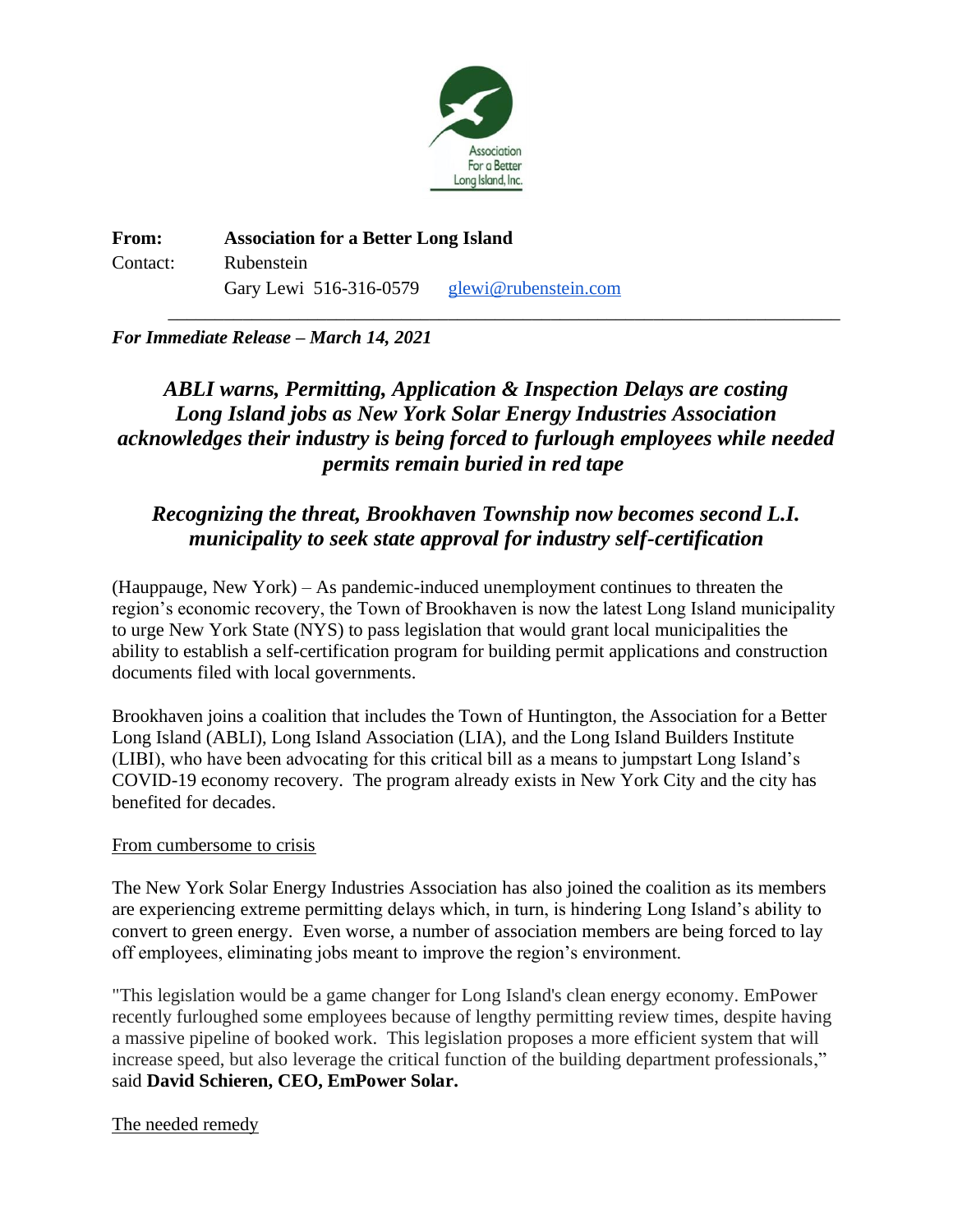As the bi-county region begins to develop a post-COVID-19 economic recovery strategy, the coalition is backing legislative bills S1003 and S1004 now being considered in Albany or, as an alternative, include the language in this year's state budget. In a letter to NYS officials, the coalition reminded that, aside from the considerable benefits of self-certification, its implementation is at zero cost to New York State and local municipalities.

Economists have determined that self-certification programs spur economic development by reducing red tape, expediting reviews, and thereby increasing financial investment and job creation in the municipality. Recognizing the advantages, several Long Island municipalities strongly support the establishment of self-certification programs and the Town of Huntington recently passed Resolution 2020-609 that places it firmly on record urging the NYS Legislature and Governor to enact such legislation.

The legislation would allow the issuance of a permit based upon a certification by a registered architect or engineer licensed in NYS and that the application meets fire prevention and building codes. The program would reduce the backlog of applications the Long Island development community is facing where, as a result of COVID-19, some building departments have backlogs over 100 days. For the local municipalities to move forward in establishing a self-certification program, it requires the State Legislature and the Governor to grant them the authority.

### Public-private advocates for self-certification

"Self-certification is a win-win for Long Island. It creates jobs and economic activity and saves local municipal resources that can be redirected to other responsibilities. There is no reason why Long Island shouldn't have the same economic development advantage as New York City which has been permitting self-certification since 1995. In this era of a painful, pandemic-induced recession, Long Island should be given every tool to rebuild its economy. This legislation would allow significant progress in achieving that goal," said **Kyle Strober, Executive Director, Association for a Better Long Island**.

#### -0-

"My legislation would help our local economy recover from the devastating impacts of the COVID-19 pandemic by allow professional experts to self-certify permits. This will help clear backlogs that have bogged down building departments and jump-start construction and goodpaying union jobs at a time when our region desperately needs it," stated **NYS Senator James Gaughran, 5th District**.

#### -0-

**Supervisor Chad A. Lupinacci, Town of Huntington** stated, "In December, the Town of Huntington urged New York State to give the Town the option to accept construction documents based upon their certification by a New York State-licensed architect or professional engineer, which, if implemented, would reduce operating expenses and improve efficiency in the building permit approval process."